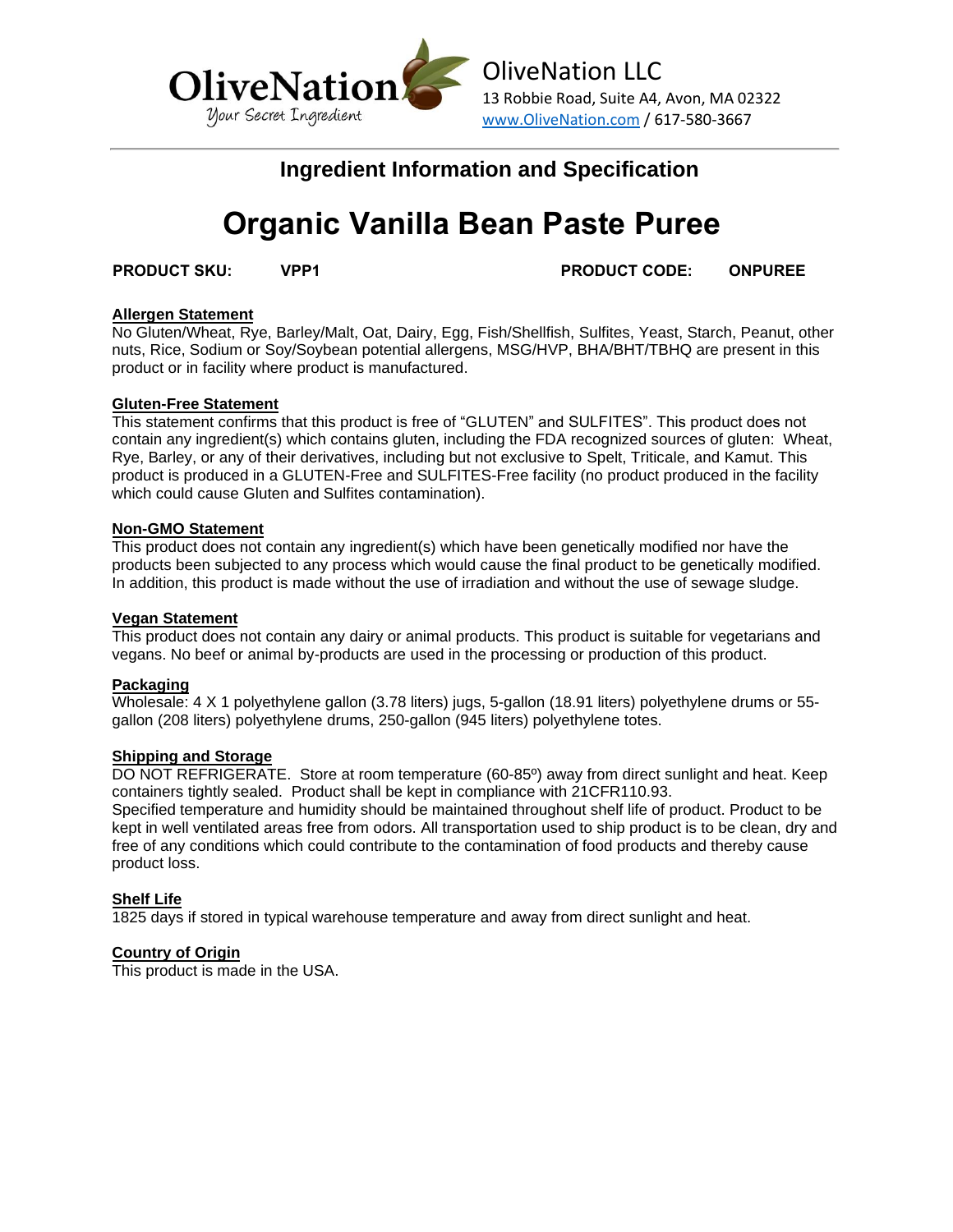

# **Ingredient Information and Specification**

# **Organic Vanilla Bean Paste Puree**

**PRODUCT SKU: VPP1 PRODUCT CODE: ONPUREE**

# **Lot Number & Date Code**

Lot number is a record which corresponds to manufactured batch. Date code refers to UDC date of manufacture. Expiration date is not required.

### **Regulatory Approval**

This product is manufactured, processed, packed, handled and shipped in accordance to all FDA requirements promulgated in CFR 21 and meets all federal and state regulations for food products including California Proposition 65. This product shall be stored and shipped in containers at temperatures, and under conditions necessary to preserve the quality of the product, including its packaging and shall comply with all applicable local, state and federal regulations.

### **Recommended Usage**

Use 3 ounces to 5 gallons of mix.

# **Certifications**

This product is certified Kosher. This product is certified Organic.

# **Nutritional Information**

| <b>Nutrition Facts</b>                                                                                                                                               |                  |
|----------------------------------------------------------------------------------------------------------------------------------------------------------------------|------------------|
| 37 Servings per container<br><b>Serving Size</b>                                                                                                                     | 100 <sub>g</sub> |
| Amount per Serving<br><b>Calories</b>                                                                                                                                | 276              |
|                                                                                                                                                                      | % Daily Value*   |
| Total Fat 0g                                                                                                                                                         | 0%               |
| Saturated Fat 0q                                                                                                                                                     | 0%               |
| Trans Fat 0g                                                                                                                                                         |                  |
| Cholesterol 0g                                                                                                                                                       | 0%               |
| Sodium 0mg                                                                                                                                                           | 0%               |
| Total Carbohydrate 34q                                                                                                                                               | 11%              |
| Dietary Fiber 0q                                                                                                                                                     | 0%               |
| Total Sugars 34g                                                                                                                                                     |                  |
| Added Sugars 34g                                                                                                                                                     |                  |
| Proteins 0q                                                                                                                                                          | 0%               |
| Vitamin D                                                                                                                                                            | <b>LNNS</b>      |
| Calcium                                                                                                                                                              | <b>LNNS</b>      |
| Iron                                                                                                                                                                 | <b>LNNS</b>      |
| Potassium                                                                                                                                                            | <b>LNNS</b>      |
| *The % Daily Value (DV) tells you how much a nutrient in a serving of food contributes to<br>a daily diet. 2000 calories a day is used for general nutrition advice. |                  |

LNNS: Level of No Nutritional Significance Container is 1 gallon/128 fluid ounces.